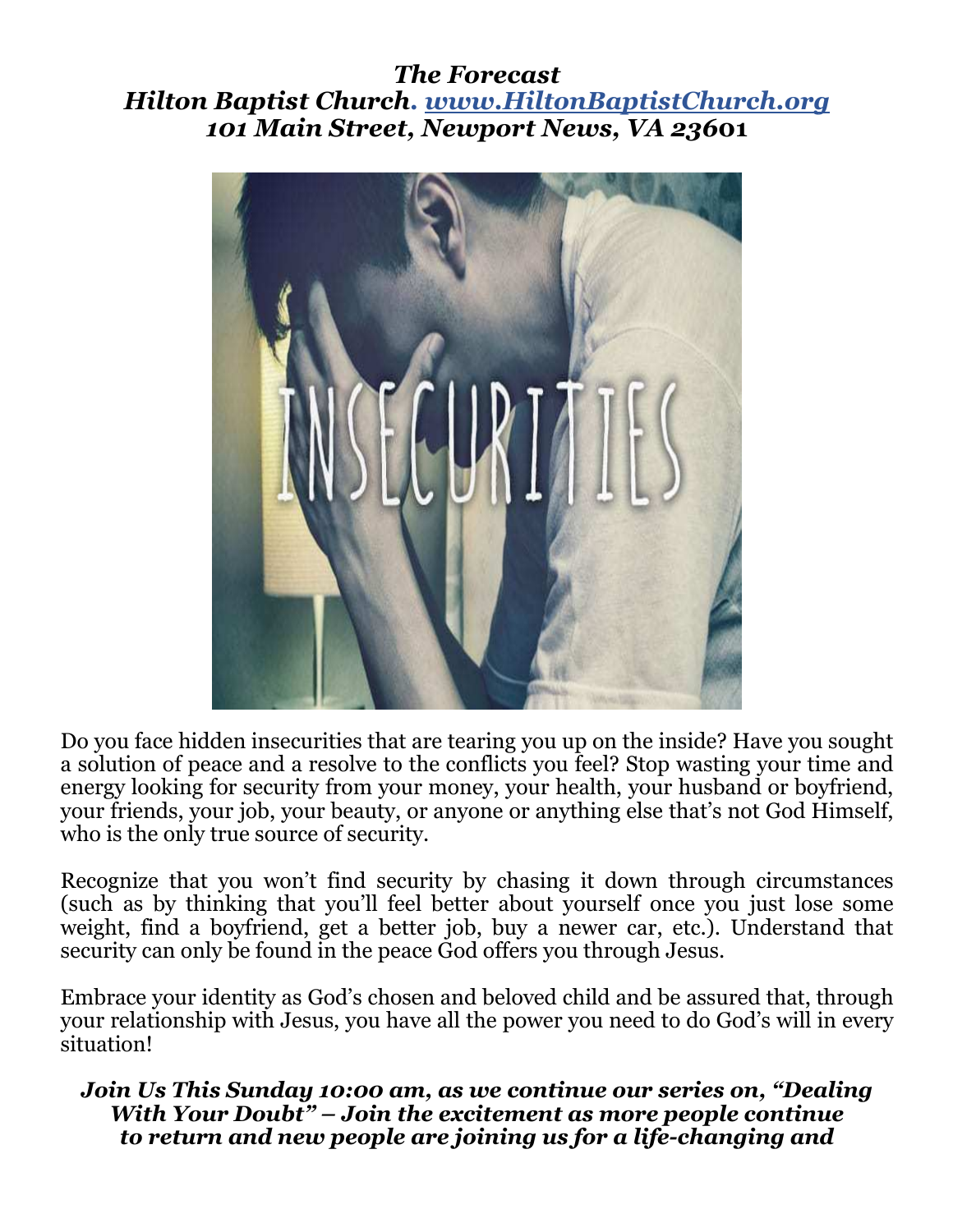

## *Facing Our Insecurities*

We have an epidemic of insecure people in our society today. Many people have an identity crisis because they don't really know who they are.

What do you think of, and how do you feel about yourself? Do you ever compare yourself with other people and feel belittled if you can't do what they can do or be like them? Have you ever said "I wish I looked like him or her" or "I wish I had what they have" or "I

wish I could do what you do"?

Everyone experiences insecurity at times. I know what's it's like to feel inferior to others and insecure about myself. I lost my father at an early age and grew up in an environment where I never really felt safe and secure or "normal" throughout my childhood. That's why it's very important to me to feel safe and secure in my life now.

The good news is, we don't have to live insecure lives because it's God's will for us to be very secure and not to live in fear. We were created to feel safe, secure, confident and bold; it's part of our spiritual DNA as born-again believers in Christ. But the key to living a secure life in Christ is knowing who you are in Christ, really receiving God's love for you, and basing your worth and value on who God says you are, not what you do.

One thing that really helped me get a revelation about this is Isaiah 54:17: *"But no weapon that is formed against you shall prosper, and every tongue that shall rise against you in judgment you shall show to be in the wrong. This [peace, righteousness, security, triumph over opposition] is the heritage of the servants of the Lord…."*

This scripture states that as servants and children of God, we have an inherited, blood-bought right through our relationship with Jesus Christ to be secure. We are joint heirs with Jesus and whatever He has, we get. But we have receive it by faith, which means we believe it before we see it.

Another thing I needed revelation about was the love of God for me. 1 John 4:18 says, *"There is no fear in love…but full-grown (complete, perfect) love turns fear out of doors and expels every trace of terror!"* Getting a revelation of God's unconditional love helped me understand that my worth and value are based on the fact that I'm a child of God, not on what I do. This is so important because if we believe God loves us based on what we do or how well we perform, we will never be truly secure and stable in our relationship with Him.

God is love. And He really loves you! I pray that you will experience God's love for yourself every day of your life. Then you can have the life of peace, joy and true security that He's planned for you!

*On the grace journey together with you, Pastor Lynwood*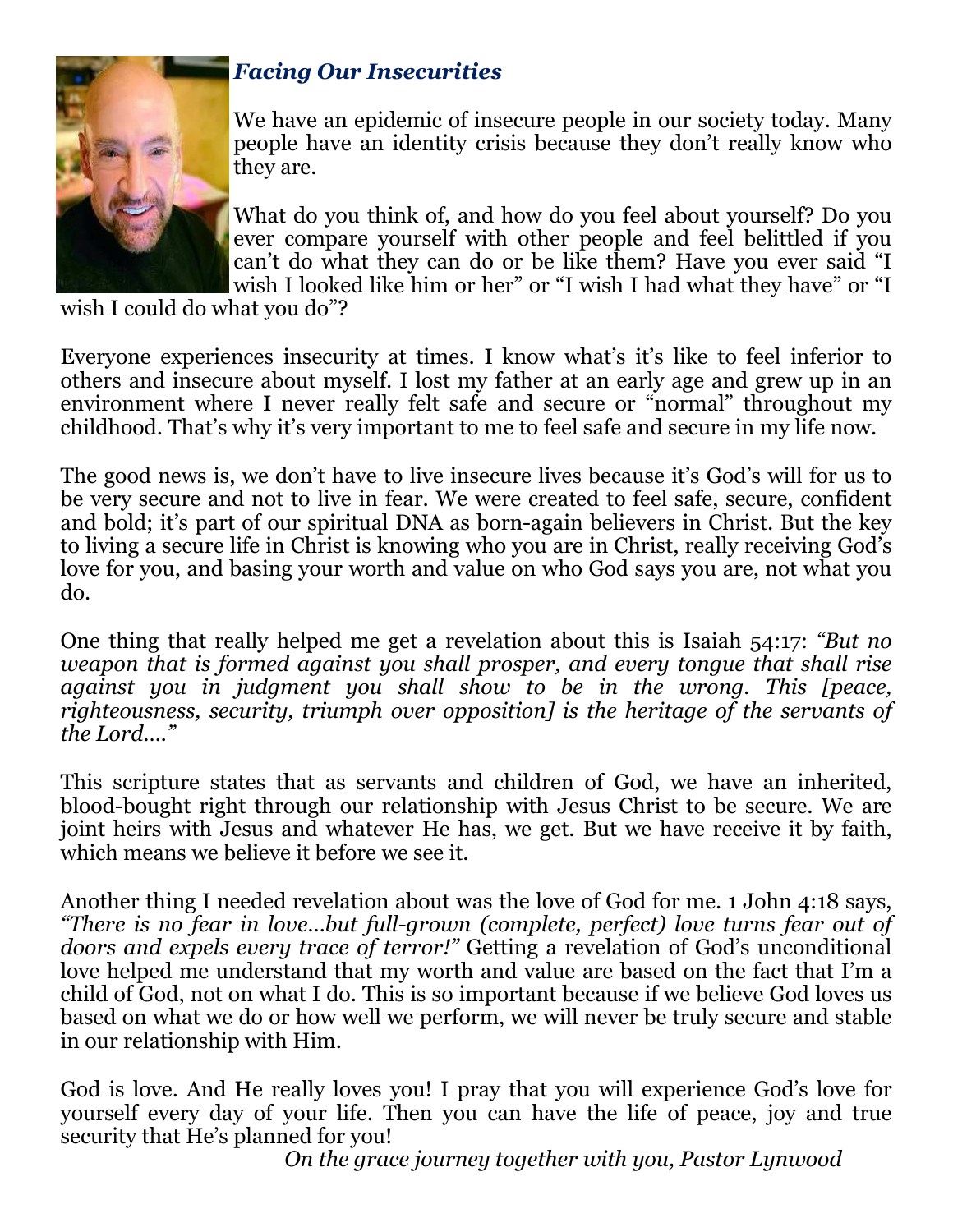# **The Hilton Baptist Church Record**

# **Lynwood Wells, Pastor**

# **May 3, 2022**

# *Serving our Community with the Love of Jesus!*

4/28/2022 Budget \$2842.00 Budget Designated \$20.00 In Memory of Marva Jean Flowers \$20.00 Drink Machine \$52.00 Annie Armstrong \$500.00 Cash in Cash out– COP Rent \$900.00 Cash in Cash out– Soles for Souls Walk \$15.00  $\frac{1}{2}$   $\sqrt{2}ND$ Food Pantry \$145.00 TET Total Deposit \$4474.00

5/1/2022 Budget Offerings \$2142.00 PBA Offering \$10.00 Cash in Cash out \$60.00 Rent of Church Cash in Cash out \$59.67 Ukraine Offering Food Pantry \$125.00 Total Deposit \$2396.67



*Annie Armstrong* 

 *Easter Offering*

Total to date \$2090.00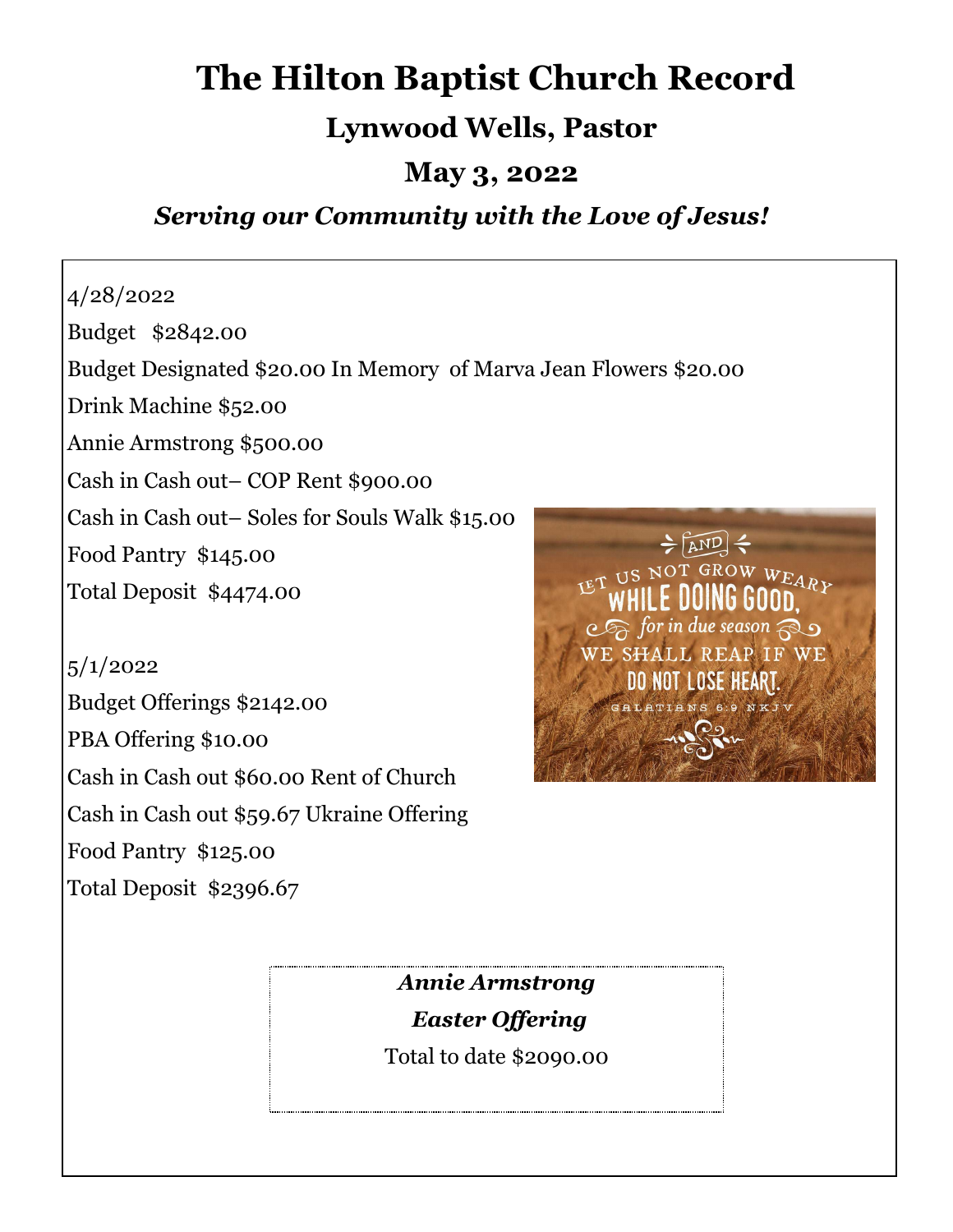# **Vacation Bible School is coming!**

# **August 8th– 12th 6:00– 8:30pm**

Workers are needed in all areas. Please contact the office if you can volunteer.

 We will be having a meeting In July to go over everything. We are looking forward to a great VBS!

# *Happy Birthday in May*

5/1 Madison Jordan 5/2 Bob Caffacus 5/3 Pauline Shofner 5/4 Joyce Greene 5/6 Kizzy Moriah 5/11 Beverly Hudson 5/12 Jonathan Michie 5/14 Pastor Lynwood 5/15 Mary Ann Schell 5/17 Tommie Peake 5/19 Donald Moore 5/20 Joe Wircenske 5/27 Debra Jones 5/30 David Gibson



# *Lock up/ Hall Monitor*

5/8 Charles Vassar 5/15 Robbie Ayscue

# *Counter*

5/10 Myrna Powell 5/16 Joe Wircenske

# *Kids Church Helper*

5/8 Dreama out of town Pat and Roger Cooke will Be taking Kid's Church 5/15 Tracy Venable

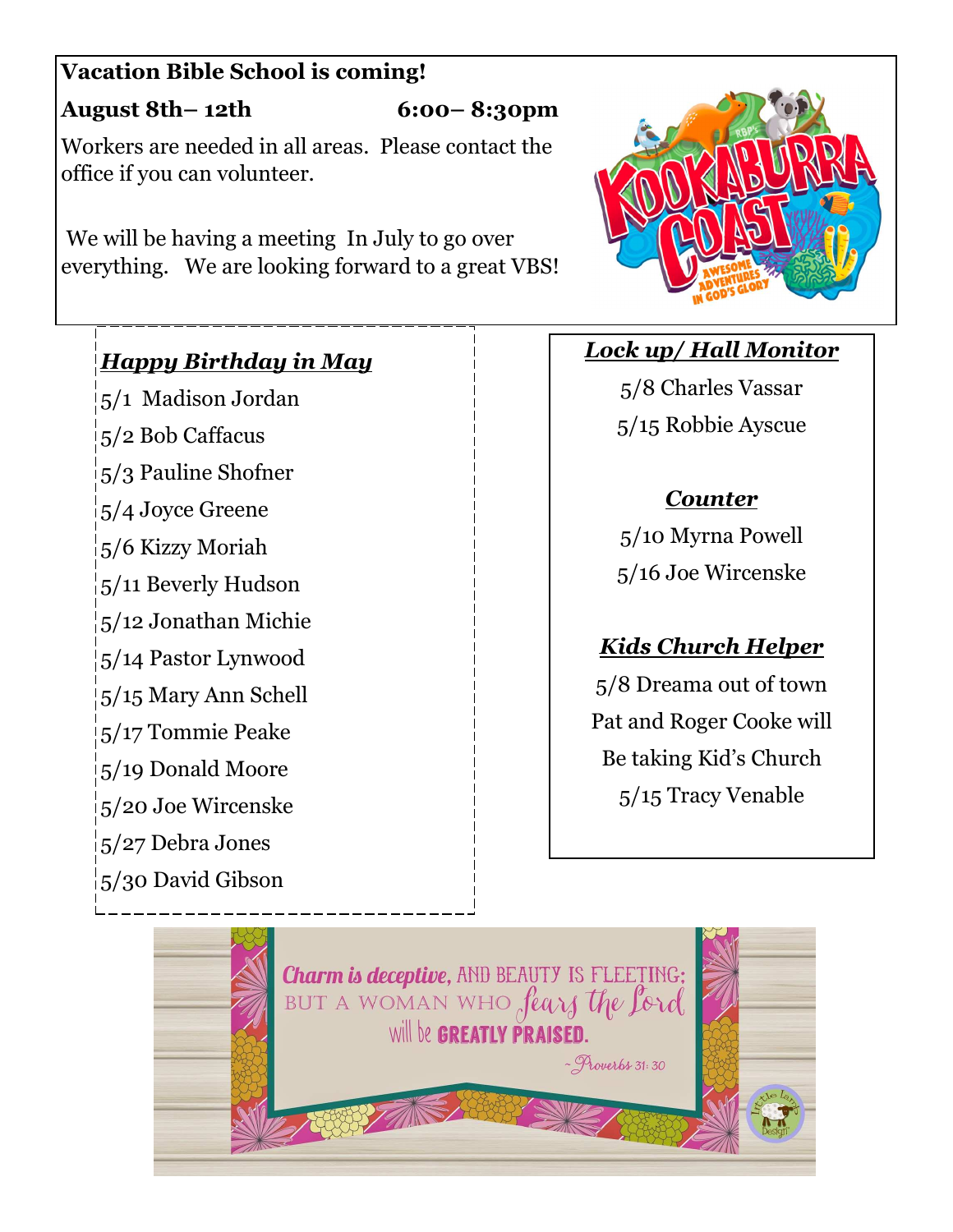### *Missions Outreach—Pam Cooke 660-4226*

#### *WMU May Focus Project*

Our May Focus for WMU is Carenet Peninsula. Care Net Peninsula is a non-profit on a mission to bring practical help and hope in Jesus to women facing pregnancy decisions. They are collecting these items— pacifiers, teething rings and toys, Bottles, Burp cloths, bibs, baby wipes, books small toys, bath tubs and diapers. They prefer those items be new. The also are collecting Baby blankets, Boys outfits and footed PJs (NB– 12m) , these items can gently used. You can also give a monetary donation. All this will be collected through the month of May and taken to Carenet the first of June.

# *Food Pantry at HBC*

HBC gives food away on Tuesdays and Thursday. See Sue Monfalcone

to volunteer and for more information on how you can help. Bring your non-perishable food to restock the pantry the last Sunday of every month.

### *Aluminum Cans*

 Recycle your cans at HBC and help Support missions! Bring them to HBC and place them in the gym or the church office. All money collected goes to missions!

# *Pray for our Missionaries*

Alberto Munoz, Jillian Nash (American People) AC, LE, JG, CS (Central Asian People) LK (East Asian People) Erin Hiebsch, PL, RM (European People) JD, AS (Southeast Asian People) SK (Sub-Saharan African People) Pryamsa Maddila (CA) Christopher Haymes (KS) Brandon Watts (NY) Dawa Tamang(PA) Jessee Beebe (VT) Daniel D'Acquisto (WI)

# *Serve The City*

There are many ways you can serve. Go to the website STCpeninsula.com to see how you can serve. You don't have to build anything, there are so many ways to serve.

# *Community Dinner*

Thanks to all who helped with the community dinner last Friday. What a great success! We can use your help in May. If all goes will we will be having a fire pit and having hotdogs and smores. If you can help, please let Pam or Dreama know. Thanks again for your help!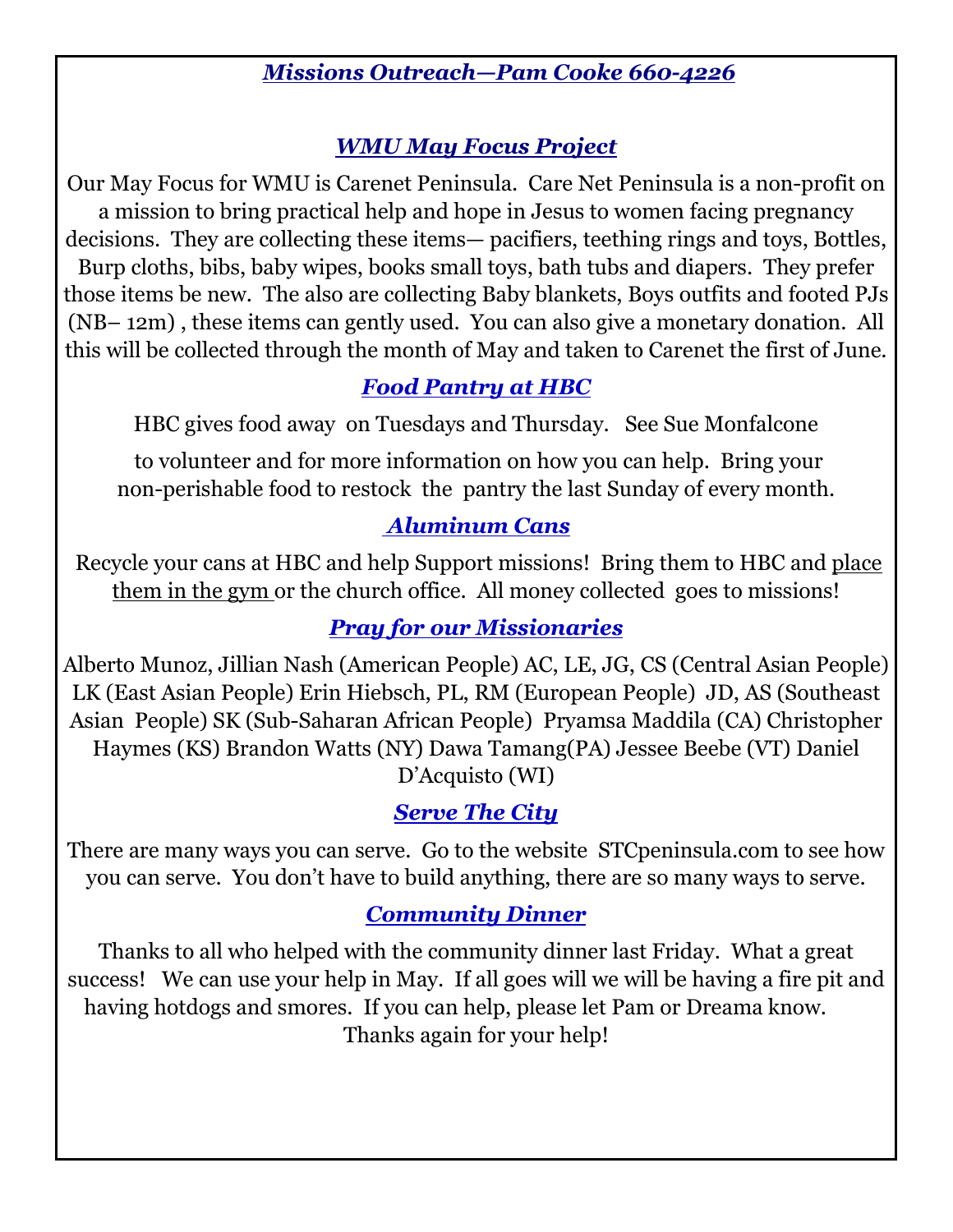#### *Calendar*

*Tuesday, May 2nd*  1pm—2pm Food Distribution *Wednesday, May 4th*  7pm Facebook Bible Study WHS Testing

#### *Thursday, May 5th*

1pm-2pm Food Distribution WHS Testing

#### *Friday, May 6th*

WHS Testing

#### *Sunday, May 8th*

10am Live Worship at HBC Virtual Worship Online 10am Sonshine Kids Happy Mothers Day

*Monday May 9th*  Church office closed WHS Testing

*Tuesday, May 10th*  1pm– 2pm Food Distribution WHS Testing 6:30pm Vision Team Meeting

#### *Wednesday, May 11th*

WHS Testing 7pm Facebook Bible Study

### *Thursday, May 12th*

1pm-2pm Food Distribution WHS Testing

#### *Sunday, May 15th*

10am Live Worship at HBC Virtual Worship Online 10am Sonshine Kids



SHE LOOKETH WELL TO THE WAYS OF HER HOUSEHOLD. AND EATETH NOT THE **BREAD OF** IDLENESS. PROVERBS 31:27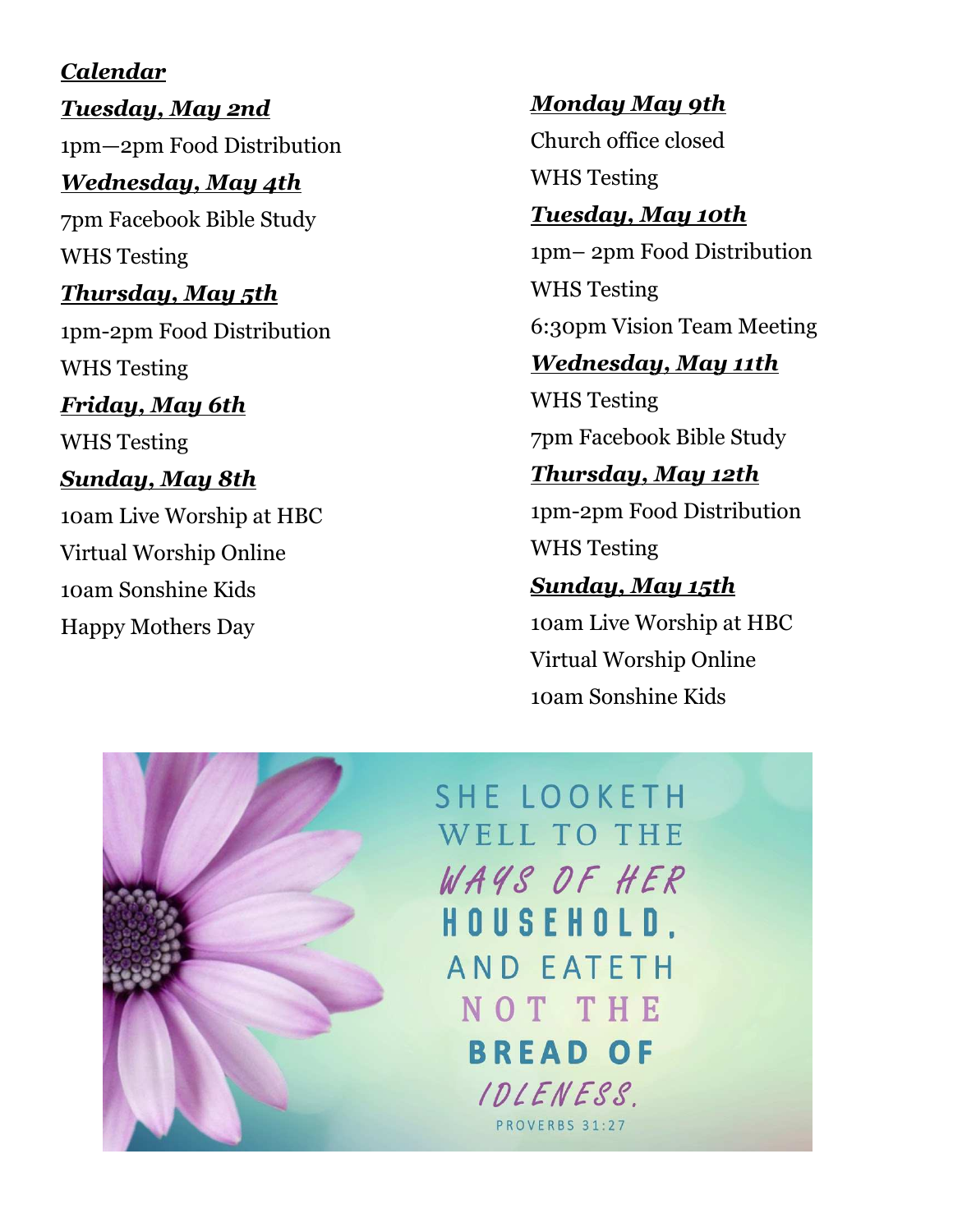

# *It's How You Finish*

I look around at my group of friends that I have started and run the race of faith with. Through the years, how much smaller the group has become!

Have we forgotten the most basic truth of our Christian experience? We must run with perseverance that race that is

ours to run. Will we finish the race? Will we have a strong finish? Christianity is not so concerned with how we start as much as it is concerned with how we finish.

It's not how you start out; it's how you finish up. Abraham started out as a liar, but he ended up as the father of the faithful. It's not how you start out; it's how you finish up. Sarah started out as barren, but she ended up as the only senior citizen in the maternity ward.

It's not how you start out; it's how you finish up. Rahab started out as a prostitute, but she ended up in the family tree of the Prince of Peace. Mary Magdalene started out consumed by evil spirits, but she ended up as one of the first witnesses to the resurrection. It's not how you start out; it's how you finish up. Paul started out as a violent persecutor, but he ended up as a gospel globetrotter. It's not how you start out; it's how you finish up.

I started out as a sinner, but now by grace, I am a son of the living God. And through that grace, while I may not come in leading the pack, at least I can say I am still running and I am on my way to the finish line. How about you? How is your race going?

### *Two Inconvenient Truths Of Lukewarm Christianity*

First is the truth that your relationship with Christ is your responsibility; it is your journey. Our Lord appointed the Holy Spirit as a helper in this journey, and He also gave some other human helpers, but you gravely misunderstand this faith if you believe it is a helper's job to spoon-feed you the depth of revelation and intimacy needed. The true element of commun-



ion is never a rose or a light airy white wine. It is always crimson and rich in color to remind us of the truth in the blood it represents.

Second is that living according to a truth-driven lifestyle is a necessity for anyone hoping to change the lukewarm temperature in their spiritual life. Nobody can sustain intimacy with the Father, authority before man, and relevance in this age devoid of a daily choice to not be swayed off of the rock of truth. It doesn't just "simply happen," rather, it is a worthy experience which must be fought for and pursued. We must teach ourselves to believe that lifestyles and experiences outlined to us by the Bible are not polite suggestions. They are requirements of the faith.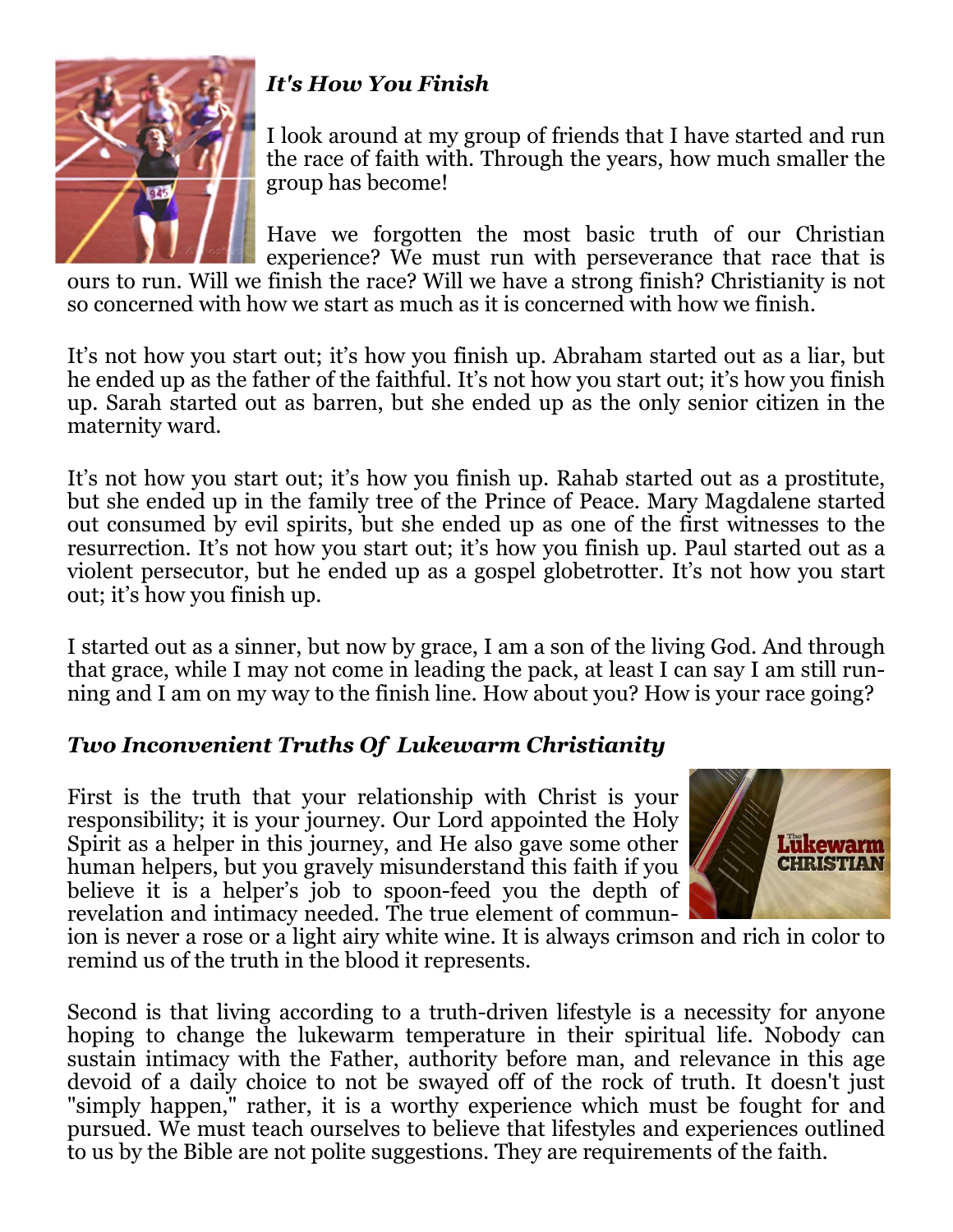

- STEVEN FURTICK

 $\widehat{S}$ 

# *The Struggle Of Insecurity*

When people are insecure, they can express it in very different ways, depending on their temperament, values, and conditioned habits, all often shaped by past experiences.

In some, insecurity looks like meekness, compliance, and always assuming blame. In others, it looks like bravado, defiance, and never admitting wrong. In one person, insecurity moves them to avoid attention, if at all possible; in another, it

moves them to demand as much attention as possible.

@sonryorown<br>sonrybrown.net

We're all familiar with insecurity, but what's making us feel this way — and how do we get free from it? Bottom line is that insecurity is a form of fear. And yet, God does mean for certain things to make us feel insecure.

If we walk out on someone's second-story deck and notice the wood is rotting, we should feel insecure. If we live or work with someone who's dishonest or abusive, we should feel insecure. If we're riding in a military convoy along a lonely Afghan road through Taliban territory, we should feel insecure. When we first come under conviction of sin and realize we're under God's wrath because we're not reconciled to him through Christ, we should feel insecure.

God designed insecurity as a warning that we are vulnerable to some kind of danger. It instructs us to take some protective action, which often means opening up. But, we hate exposure, which is why we tend to avoid rather than examine our insecurity. We fear taking a good look at our identity because we're afraid the gauge is going to confirm our worst fears about ourselves: inadequate, insignificant, failure, condemned.

We know instinctively *that "nothing good dwells in [us], that is, in [our] flesh" (Romans 7:18).* And we know that our souls stand *"naked and exposed to the eyes of him to whom we must give account" (Hebrews 4:13*). We still carry the fall-induced instinct to cover our shame in front of God and everyone else (Genesis  $3:8-21$ ).

But, believe it or not, insecurity is not only a warning; it's also an invitation. When we feel insecure, God is inviting us to escape the danger of false beliefs about who we are, why we're here, what we should do, and what we're worth, and to find peaceful refuge in what he says about all those things.

 The more we understand the gospel of Jesus Christ, the more we find it is the end of insecurity — not the perfect end in this age, but the increasing and ultimate end; abundant life in the here and now!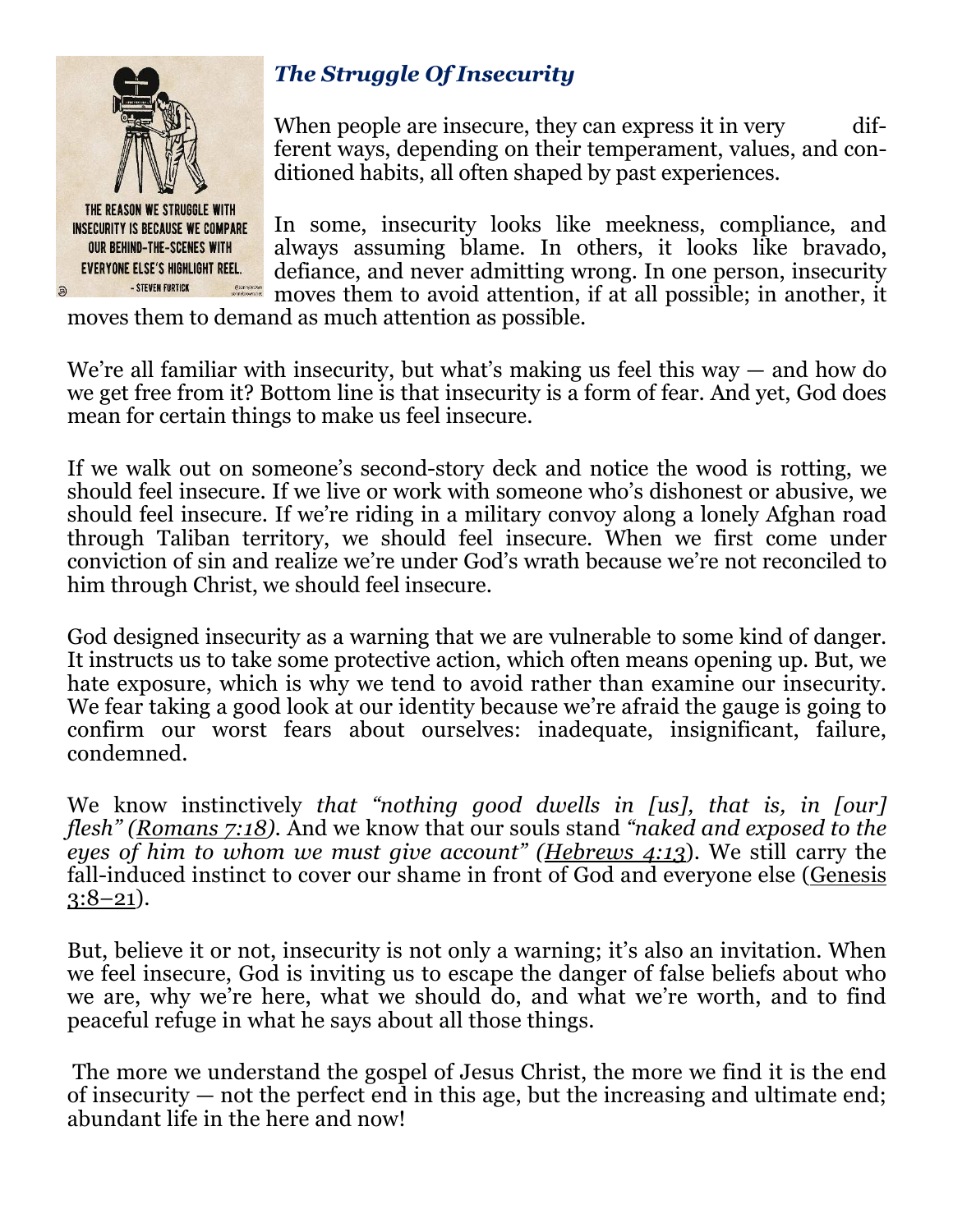

#### *Thermometer Or Thermostat*

Have you ever thought about the difference between a thermometer and a thermostat? A thermometer changes with circumstances – it reacts. A thermostat changes the circumstances – it regulates.

The same could be said for the way people respond to life's challenges. Some let circumstances control them and they often feel like victims. But others experience life on a more even keel. Circumstances may become difficult! But they're constantly overcoming those difficult circumstances. They weather the storms with the confidence that circumstances have no power to defeat them.

Which are you? A thermometer, constantly up and down? Or a thermostat, strong and unshakeable? Are you a victor or a victim?

I find that people who have a strong personal relationship with Jesus Christ experience great strength and inner peace no matter what their circumstances. They don't see themselves as victims, but always as victors! It's a real key to victorious Christian living. 1 John 5:5 says, "And who is the one who overcomes the world, but he who believes that Jesus is the Son of God."

#### *Dealing with Strongholds*

Paul writes in 2 Corinthians 10:4-5, *"Pulling down strongholds, casting down arguments and every high thing that exalts itself against the knowledge of God, bringing every thought into captivity to the obedience of Christ."* What are you to pull down? Strongholds: areas of your life that are held in the grip of the enemy. What are you to cast down and take captive? Thoughts: thinking that doesn't line up with God's Word or submit to the rule of Christ in your life.



Recognize you are in a war. You are a new creation, yet your old nature will constantly try to reestablish control over you. Don't let it. So long as it reigns in your life, Christ's seat is taken. If it is on the throne, Christ is still on the cross. Put Christ on the throne and your past on the cross!

In the Old Testament, a priest could not come into God's presence if he had touched anything dead (see Leviticus 22:3-4). If you are going to walk with God, you must bury your old lifestyle. It also means forgiving those who hurt you, including yourself, then moving on.

The issue is not *whether* you remember, but *how* you remember. God is able to take the sting out of the memory and leave us healed and redeemed. No longer will you be handicapped or hindered by what you've been through or by what you've done; instead you'll be enriched by it!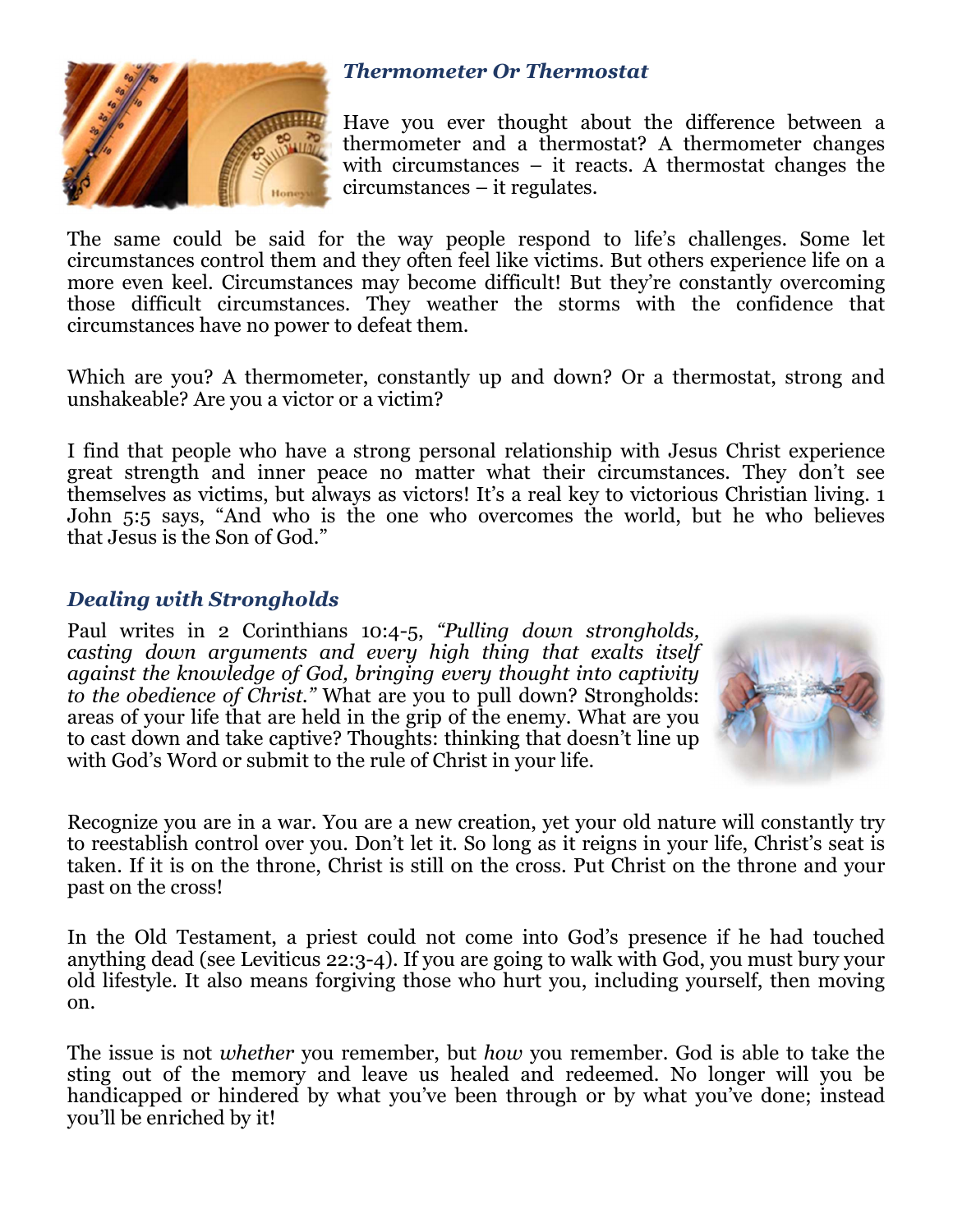

If there's one attitude families are guilty of more than any other when it comes to mothers, it's presumption . . . taking them for granted . . . being nearly blind on occasion to the load moms carry. This was reinforced in my mind last week as I was thumbing through a row of crazy greeting cards at a local drugstore. Time and again the joke in the card drew its humor from this obvious attitude that pervades a household: Forget the housework, Mom. It's your day. Besides, you can always do double duty and catch up on Monday!

But my favorite was a great big card that looked like a third grader had printed it. On it was a little boy with a dirty face and torn pants pulling a wagonload of toys. On the front it read: "Mom, I remember the little prayer you used to say for me every day  $\dots$ " and inside, "God help you if you do that again!"

Jimmy Dean, the country-western singer, does a number that always leaves me with a big knot in my throat. It's entitled "I Owe You." In the song a man is looking through his wallet and comes across a number of long-standing "I owe yous" to his mother . . . which he names one by one.

Borrowing that idea, I suggest you who have been guilty of presumption unfold some of your own "I owe yous" that are now yellow with age. Consider the priceless value of the one woman who made your life possible—your mother. Think about her example, her support, her humor, her counsel, her humility, her hospitality, her insight, her patience, her sacrifices. Her faith. Her hope. Her love.

Moms, on Mother's Day Sunday we rise up and call you blessed. But knowing you, you'll feel uneasy in the limelight. You'll probably look for a place to hide. True servants are like that. You're probably going to be taken out to eat (which will add to our indebtedness!). But in all honesty, it won't come anywhere near expressing our gratitude.

So, live it up on Sunday. It's all yours. My advice? Shake up the family for a change. Order steak and lobster… Mother's Day should not be just one day a year.!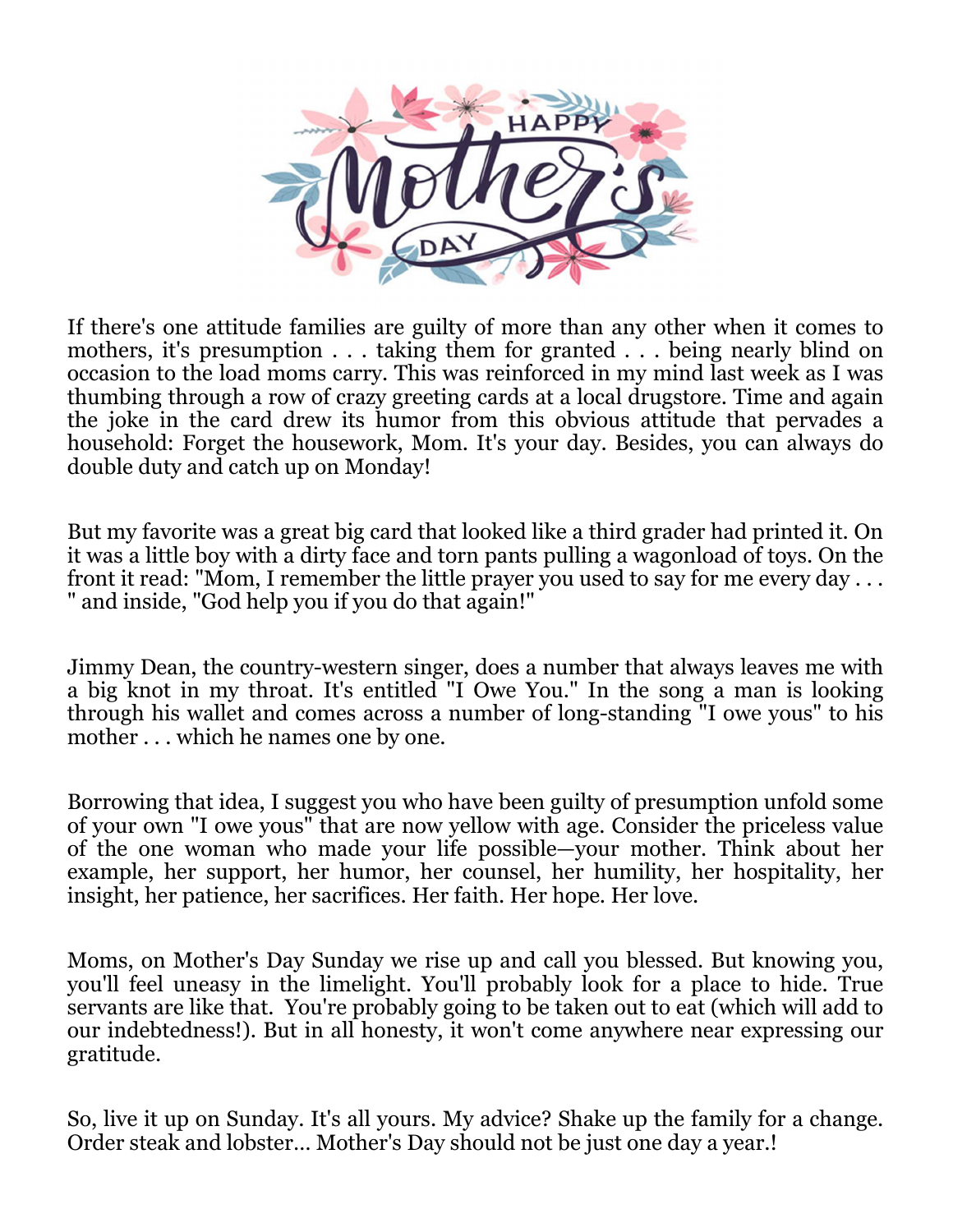#### *Changing The Color-Tags*

In the war years, triage referred to the policy by which medical assistance was given. It was up to the doctors to "color-tag" the wounded, placing them in one of three categories according to their condition. One color meant hopeless – nothing we can do will save them. Another tag meant they'd make it whether they get help or not. The third color-tag indicated a doubtful prognosis – a chance to live only if medical assistance is given. Since there were severely limited medical supplies, assistance was being given only to this last group.

Lou was badly blown apart, including one leg severely wounded. The doctor who examined him made the decision that Lou was a hopeless case and tagged him as such, leaving him to die. But a nurse noticed Lou was conscious and began to talk with him. They discovered they were both from Ohio. Getting to know Lou as a person, the nurse just couldn't let him die. She broke all the rules and changed his color-tag.

Recovery included a two-day trip in the back of a truck and months in a hospital, but Lou made it. He met a girl in the hospital whom he later married. Even minus one leg, he has led a full happy life, all because a nurse broke the rules of triage and changed a tag.

Jesus spent much of his earthly ministry changing color-tags – healing the broken-hearted, forgiving sinners and bringing hope to the hopeless. He's still bringing hope to the hopeless – every minute of every day! Today, someone you know is feeling hopeless – they desperately need hope. Share the hope of Jesus with them. Look for every opportunity to go around changing their color-tags.

### *If Religion Were More Like Baseball….*

Lutherans would believe they can't win, but will trust the Scorekeeper.

The Calvinists already know the final score.

Quakers won't swing at anything.

The Presbyterians use a "closer-by-committee" approach.

The Amish would walk a lot.

Fundamentalists won't play because baseball's not mentioned in the Bible.

Evangelicals would make effective pitches.

The Baptists will play, but only if they can be the umpire.

Mormons would play left field.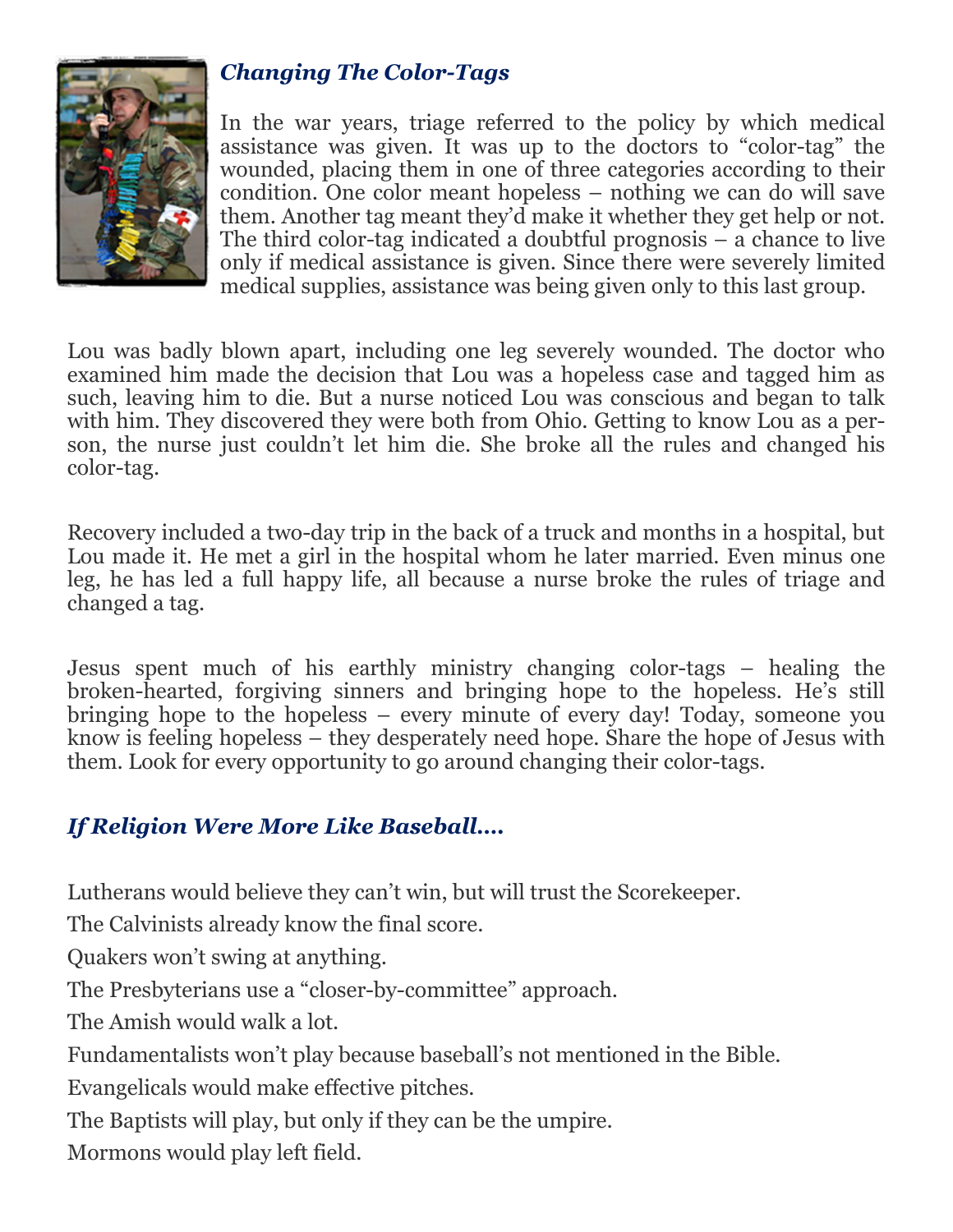

# *Just Look Up!*

Life is like playing in an orchestra.

First, God gives you your instrument and some music, and you sit down to play, but you say, "God, I've never played this piece before! Look at all of those notes! I'll never be able to do it!" But God gets up on the

pedestal and holds His baton in His hand. He winks at you and says calmly, "Just follow me.

You say, "But God, that will be too hard... can't we play this other song? It looks a whole lot easier and a lot more fun to play," but God says, "No, follow MY lead." Well, you decide that it doesn't matter what God says, you want to play the other song. So, as He raises His baton and begins to conduct, you ignore Him and begin wailing away at the piece you wanted to play.

However, it just doesn't quite work. The music doesn't sound beautiful at all, because it's not the way God wanted you to play. After a little more playing and a whole lot more frustration, you realize that it would be better just to listen to your Conductor. So, with a red face you silently search for the piece God wants you to play.

"But God, it looks so hard." But God just smiles caringly and taps the baton on His stand. "No matter what, follow Me. Just look up at Me, and I will lead you," He whispers. So, you begin to play. In the beginning, it seems as though you will never be able to play this piece. All you can see are those notes rushing by. Then you remember what God said... "LOOK UP"... so you look up and see God carefully counting out the beats for you, and if you listen, you can hear His Voice humming your part.

The song is the most beautiful song that you have ever heard, and you find that as long as your eyes are fixed on the Conductor, you are able to play along. All you have to do is look up! Sure, some parts are REALLY tough, but as long as you follow the Conductor and listen to His steady rhythm, you can make it through. All you have to do is LOOK UP!

### *The Last Impression*

As with many funerals, it was a cloudy, rainy day.



The deceased was a little old lady who had devoted her entire married life to fussing at her poor husband. When the graveside service had no more than terminated, there was a tremendous burst of thunder accompanied by a distant lightning bolt.

The little ol' man looked at the pastor and calmly said, "Well, she's there."